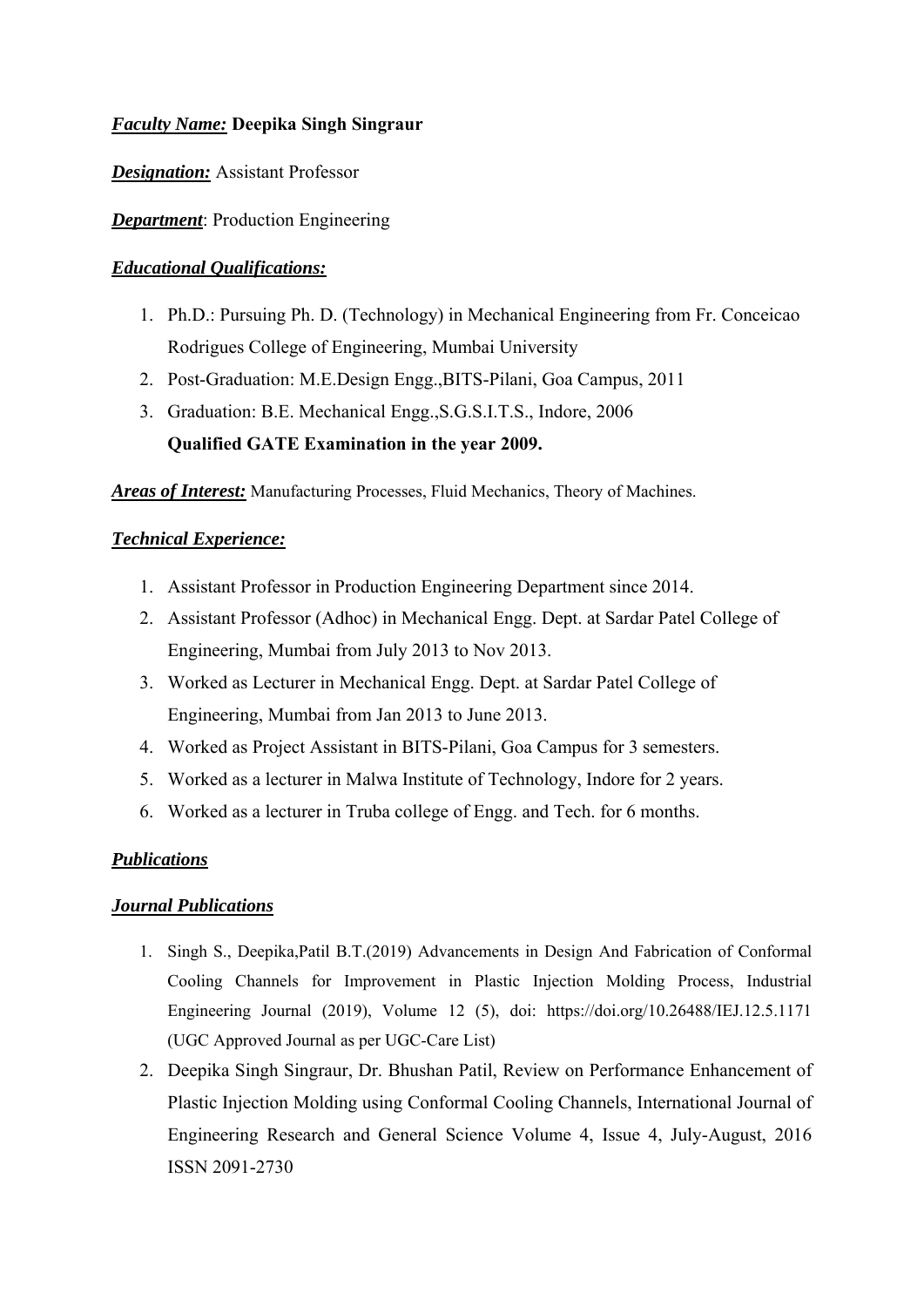## *International Conferences*

- 3. Singh D. S., Patil B. T., Shaikh, V. A., (2020) "Investigation of Cooling Time Reduction of Door Handle for Plastic Injection Molding Using Conformal Cooling Channels", Materials Today: Proceedings. First International Conference on Recent Advances in Materials and Manufacturing ICRAMM, Sept 2019, Belagavi, India.Accepted in materials today proceedings by Elsevier Publications https://doi.org/10.1016/j.matpr.2019.11.316 (In Press)
- 4. Singraur D.S., Patil B.T., Rampariya Y.T. (2020) Finite Element Analysis of Conformal Cooling for Reduction of Cycle Time to Enhance Performance in Plastic Injection Molding Process. In: Parwani A., Ramkumar P. (eds) Recent Advances in Mechanical Infrastructure. Lecture Notes in Intelligent Transportation and Infrastructure. Springer, Singapore doi:https://doi.org/10.1007/978-981-32-9971-9\_26
- 5. D. S. Singraur , B. T. Patil, Y. Rampariya., (2018) "Advancements in Thermoplastic Injection Molding System with Conformally Cooled Channels" International Conference on Role of Industrial Engineering in Industry 4.0 Paradigm, organized by IIIE, Bhubaneshwar in association with SOA, (ICIEIND– 2018)
- 6. Sharma S., Singraur D. S., Sudhakar D. S.S., "Transient analysis of an injection mound with conformal cooling channels", International Conference on Recent Advances in Mechanical Infrastructure (ICRAM-2019), In: Parwani A., Ramkumar P. (eds) Recent Advances in Mechanical Infrastructure. Lecture Notes in Intelligent Transportation and Infrastructure. Springer, Singapore doi:https://doi.org/10.1007/978-981-32-9971-9\_26

# *National Conferences*

7. D. S. Singraur , B. T. Patil, Y. Rampariya., (2018) "Advancements in Design And Fabrication of Conformal Cooling Channels for Improvement in Plastic Injection Molding Process", 3rd National Conference on Industrial Engineering and Technology Management, NCIETM 2018, NITIE

# *Reviewer*

Industrial Engineering Journal by IIIE

#### *STTP/FDP/SEMINAR Attended:*

- 1. Poster presentation at Symposium on "**Recent Trends in Engineering"** at Sardar Patel College of Engineering on 6-7 May 2019.
- 2. One Week STTP on "**Research Methodology in Engineering & Technology**" organised by Shri Bhagubhai Mafatlal Polytechnic, Vile Parle, Mumbai, 14th -18th May 2018